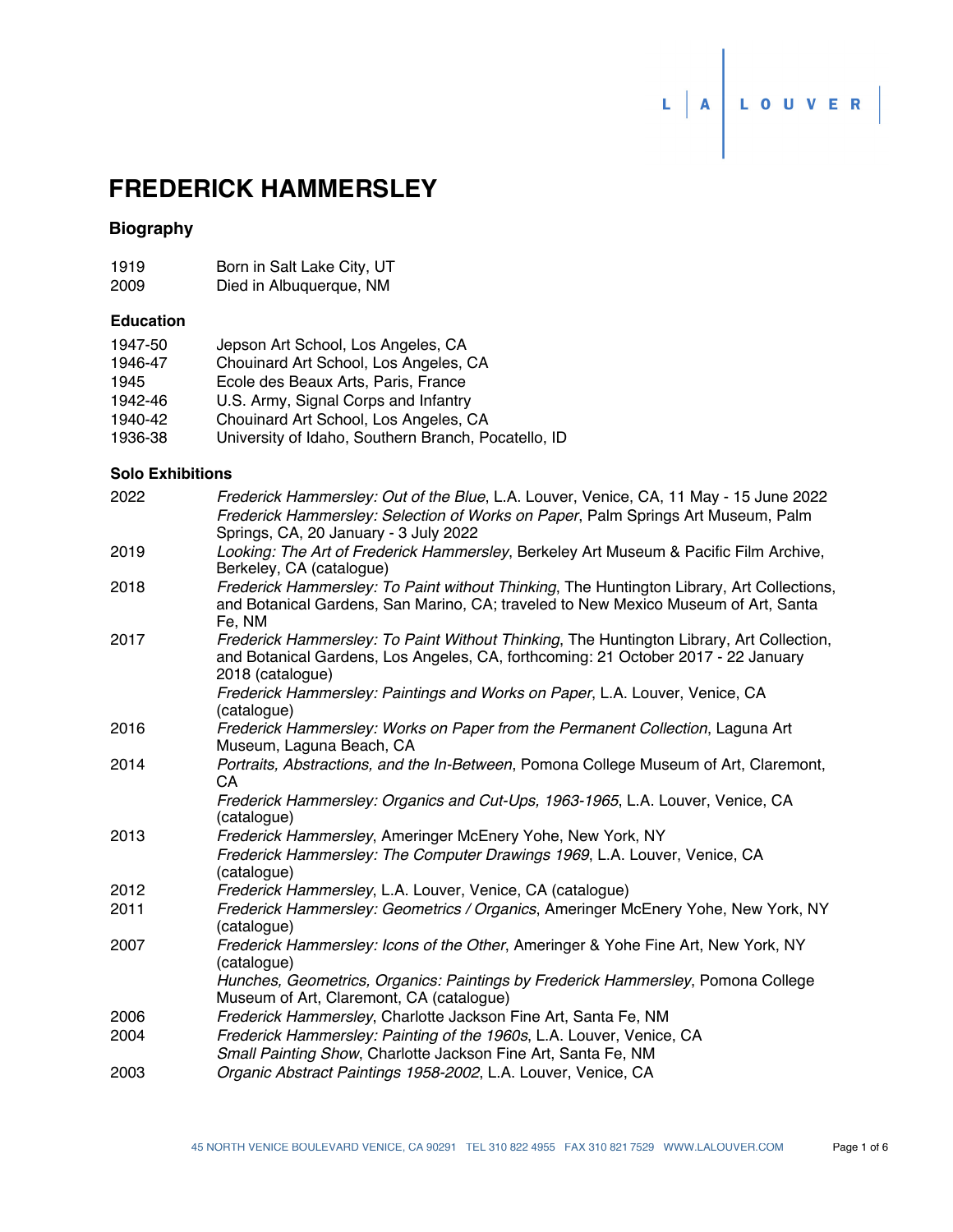| 2002      | Hard-Edge Paintings, L.A. Louver, Venice, CA                                                                                                                                                                                                                                                     |
|-----------|--------------------------------------------------------------------------------------------------------------------------------------------------------------------------------------------------------------------------------------------------------------------------------------------------|
| 2001      | Organically Grown, Richard Levy Gallery, Albuquerque, NM; traveled to Gary Snyder Fine<br>Art, New York, NY                                                                                                                                                                                      |
| 2000      | Frederick Hammersley: The Drawings, Richard Levy Gallery, Albuquerque, NM<br>I've Been Here All the While, L.A. Louver, Venice, CA                                                                                                                                                               |
| 1999-2000 | Visual Puns and Hard-Edge Poems, Museum of Fine Arts, Santa Fe, NM; traveled to<br>University of New Mexico, Albuquerque, NM; Laguna Art Museum, Laguna Beach, CA<br>(catalogue)                                                                                                                 |
| 1995      | Hard-Edge & Organic Paintings 1947-1991, Modernism, San Francisco, CA                                                                                                                                                                                                                            |
| 1993      | Paintings of Frederick Hammersley, The Mulvane Art Museum, Washburn University,<br>Topeka, KS (catalogue)                                                                                                                                                                                        |
|           | Computer Drawings and Prints, Richard Levy Gallery, Albuquerque, NM                                                                                                                                                                                                                              |
| 1992      | Drawings and Paintings / Then & Now, Owings-Dewey Fine Art, Santa Fe, NM                                                                                                                                                                                                                         |
| 1990      | Hard-Edge and Organic Paintings, Modernism, San Francisco, CA                                                                                                                                                                                                                                    |
| 1989-90   | Paris, Berlin, Albuquerque, California State University, Northridge, CA                                                                                                                                                                                                                          |
|           | Frederick Hammersley, Graham Gallery, Albuquerque, NM                                                                                                                                                                                                                                            |
| 1988      | Statements 88, New Mexico State Fair, Albuquerque, NM                                                                                                                                                                                                                                            |
| 1987      | Hard-Edge and Organic Paintings, Modernism, San Francisco, CA                                                                                                                                                                                                                                    |
| 1986      | Small Painting Show, Hoshour Gallery, Albuquerque, NM                                                                                                                                                                                                                                            |
| 1984      | Poles A Part: An Exhibit of Black and White Paintings, Hoshour Gallery, Albuquerque, NM                                                                                                                                                                                                          |
| 1981      | Rules and Exceptions, L.A. Louver, Venice, CA (catalogue)                                                                                                                                                                                                                                        |
| 1978      | Paintings from 1970-1978, L.A. Louver, Venice, CA (catalogue)                                                                                                                                                                                                                                    |
| 1977      | Middendorf Lane Galleries, Washington, D.C.                                                                                                                                                                                                                                                      |
| 1975      | A Retrospective Exhibition, University of New Mexico, Albuquerque, NM (catalogue)                                                                                                                                                                                                                |
| 1969-70   | Computer Drawings, Institute of Contemporary Art, London; traveled to Simon Fraser<br>University, Vancouver, British Columbia, Canada<br>Frederick Hammersley, University of New Mexico, Albuquerque, NM                                                                                         |
| 1966      | Hollis Galleries, San Francisco, CA                                                                                                                                                                                                                                                              |
| 1965      | Paintings of Frederick Hammersley, Santa Barbara Museum of Art, Santa Barbara, CA                                                                                                                                                                                                                |
| 1963      | Frederick Hammersley, La Jolla Art Museum, La Jolla, CA                                                                                                                                                                                                                                          |
|           | Frederick Hammersley, Heritage Gallery, Los Angeles, CA                                                                                                                                                                                                                                          |
| 1962      | Frederick Hammersley, California Palace of the Legion of Honor, San Francisco, CA<br>(catalogue)                                                                                                                                                                                                 |
|           | Abstract Paintings by Frederick Hammersley, Occidental College, Los Angeles, CA                                                                                                                                                                                                                  |
| 1961      | Frederick Hammersley, Heritage Gallery, Los Angeles, CA                                                                                                                                                                                                                                          |
|           | Paintings of Frederick Hammersley, Pasadena Art Museum, Pasadena, CA                                                                                                                                                                                                                             |
|           | <b>Select Group Exhibitions</b>                                                                                                                                                                                                                                                                  |
| 2021-22   | In the Meanwhile Recent Acquisitions of Contemporary Art, Part II, Santa Barbara<br>Museum of Art, Santa Barbara, CA, 15 August 2021 - 30 January 2022<br>Frieze Los Angeles IRL, L.A. Louver, Venice, CA, 27 July - 6 August 2021<br>Magic Dance, L.A. Louver, Venice, CA, 9 March - 1 May 2021 |
| 2020-21   | 45 at 45: L.A. Louver Celebrates 45 Years with 45 Artists, L.A. Louver, Venice, CA                                                                                                                                                                                                               |
| 0.10      | Dr. Annel Magner, Oantannes anno Dominicae from the Magner, The Magner Ultream 0 M                                                                                                                                                                                                               |

- *By Any Means: Contemporary Drawings from the Morgan*, The Morgan Library & Museum, New York, NY 2019 2018 *Evolver*, L.A. Louver, Venice, CA
- *Programmed: Rules, Codes, and Choreographies in Art, 1965-2018*, Whitney Museum of American Art, New York, NY
- *One with Everything: The Singular Motif in American Abstraction, 1910-1980*, Orange County Museum of Modern Art, Orange County, CA 2017 *The Policeman's Beard is Half Constructed: Art in the Age of Artificial Intelligence*, Bonner Kunstverein, Bonn, Germany
- 2015-16 *Showing Off: Recent Acquisitions*, Denver Art Museum, Denver, CO *Obsesion Geometrica*, MACBA, Buenos Aires, Argentina
- 2014 *Abstract Drawing*, curated by Richard Deacon, Drawing Room, London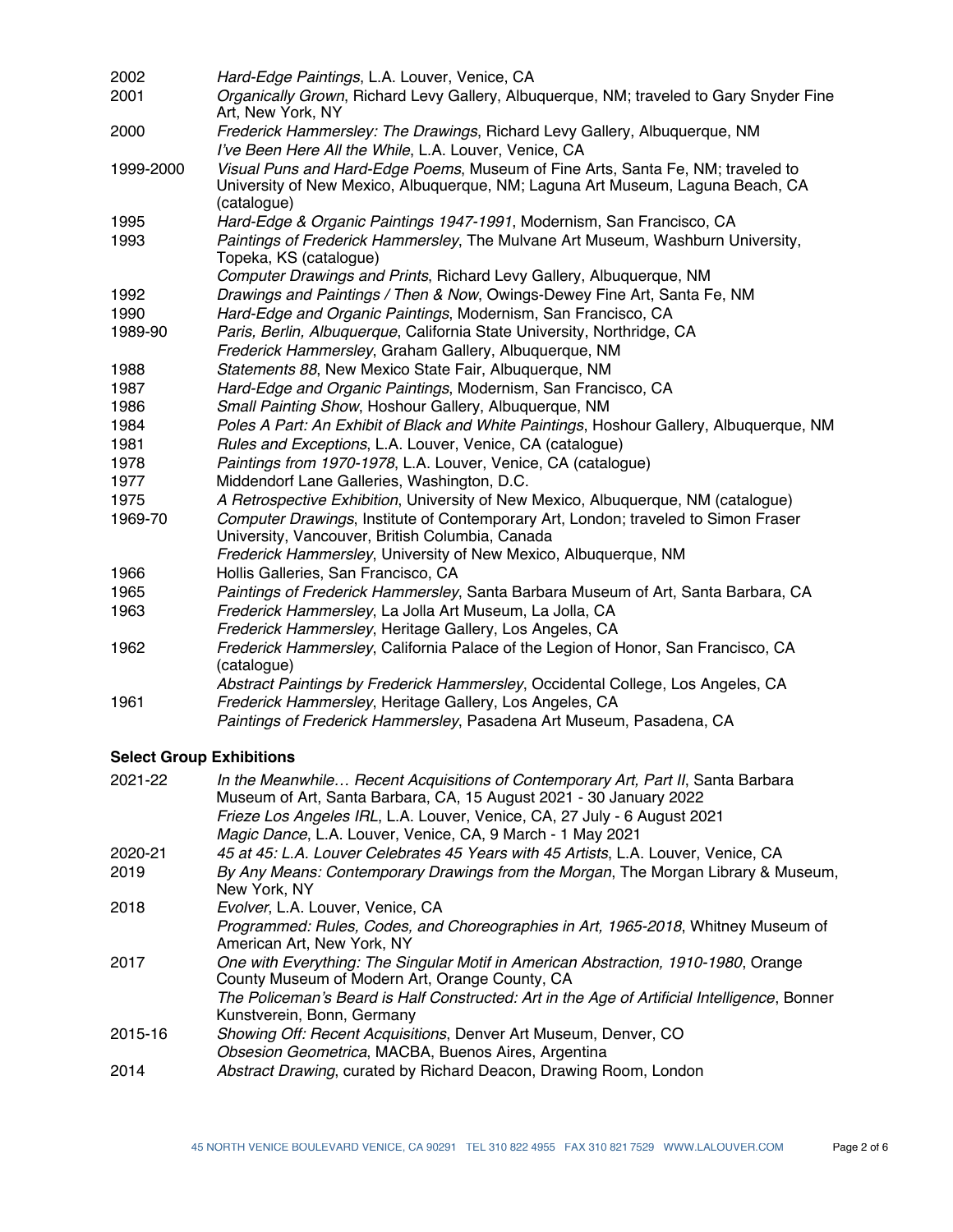|         | A Chromatic Loss, curated by Jeffery Uslip, Bortolami Gallery, New York, NY                                                                                                                                                                                                                                      |
|---------|------------------------------------------------------------------------------------------------------------------------------------------------------------------------------------------------------------------------------------------------------------------------------------------------------------------|
|         | The Avant Garde Collection, Orange County Museum of Art, Newport, CA                                                                                                                                                                                                                                             |
|         | Pictures of Everything, Harris Gallery, University of La Verne, La Verne, CA                                                                                                                                                                                                                                     |
|         | Contemporary/Modern: Selections from the Permanent Collection, Santa Barbara Museum<br>of Art, Santa Barbara, CA                                                                                                                                                                                                 |
|         | Shaping Abstraction, de Young Museum, San Francisco, CA                                                                                                                                                                                                                                                          |
|         | Group Show, L.A. Louver, Venice, CA                                                                                                                                                                                                                                                                              |
| 2013-14 | Wilfred Davis Fletcher Collection, Long Beach Museum of Art, Long Beach, CA<br>Four Abstract Classiscists, Los Angeles County Museum of Art, Los Angeles, CA                                                                                                                                                     |
| 2012-13 | The Geometric Unconscious: A Century of Abstraction, Sheldon Museum of Art, University<br>of Nebraska-Lincoln, Lincoln, NE                                                                                                                                                                                       |
|         | Art 43 Basel, L.A. Louver, The International Show, Basel, Switzerland                                                                                                                                                                                                                                            |
|         | EST-3: Southern California in New York, Art from Los Angeles in the Beth Rudin DeWoody<br>Collection, Perish Art Museum, Watermill, NY                                                                                                                                                                           |
| 2011-12 | Experiments in Abstraction: Art in Southern California, 1945-1980, The San Diego Museum<br>of Art, San Diego, CA                                                                                                                                                                                                 |
|         | Artistic Evolution: Southern California Artists at the Natural History Museum of Los<br>Angeles County, Natural History Museum, Los Angeles, CA                                                                                                                                                                  |
|         | Pacific Standard Time: Crosscurrents in L.A., Paintings and Sculpture 1950-1970, The J.<br>Paul Getty Museum, Los Angeles, CA (catalogue)                                                                                                                                                                        |
| 2010    | The Shape of Abstraction, Boston University Art Gallery, Boston, MA (catalogue)                                                                                                                                                                                                                                  |
| 2008-09 | Birth of the Cool, Orange County Museum of Art, Newport Beach, CA; traveled to Addison<br>Gallery of American Art, Phillips Academy, Andover, MA; Oakland Museum of California,<br>Oakland, CA; Mildred Lane Kemper Art Museum, St. Louis, MO; Blanton Museum of Art,<br>TX (catalogue)                          |
| 2007    | Painting < = > Design, Claremont Graduate University, Claremont, CA (catalogue)                                                                                                                                                                                                                                  |
| 2006    | Selections from the John and Mary Lou Paxton Collection, Nevada Museum of Art, Reno,<br>NV (catalogue)                                                                                                                                                                                                           |
|         | Driven to Abstraction: Southern California and the Non-Objective World, 1950-1980,<br>Riverside Art Museum, Riverside, CA (catalogue)                                                                                                                                                                            |
| 2004    | Los Angeles School of Painting: Karl Benjamin, Lorser Feitelson, Frederick Hammersley,<br>June Harwood, Helen Lundenberg and John McLaughlin, Ben Maltz Gallery at Otis<br>College of Art and Design, Los Angeles                                                                                                |
|         | Minimalism and After III, Daimler Chrysler Collection, Berlin, Germany                                                                                                                                                                                                                                           |
| 2002    | Summer 2002, L.A. Louver, Venice, CA                                                                                                                                                                                                                                                                             |
| 2001    | Beau Monde: Toward a Redeemed Cosmopolitanism, SITE Santa Fe's Fourth International<br>Biennial, Santa Fe, NM                                                                                                                                                                                                    |
|         | Four Abstract Classicists, Gary Snyder Fine Art, New York, NY                                                                                                                                                                                                                                                    |
|         | Chouinard: A Living Legacy, Oceanside Museum of Art, Oceanside, CA; traveled to<br>Kruglak Gallery, Mira Costa College, Oceanside, CA; Boehm Gallery, Palomar College,<br>San Marcos, CA                                                                                                                         |
| 2000    | Four Abstract Classicists Plus One, Toby Moss Gallery, Los Angeles, CA                                                                                                                                                                                                                                           |
| 1998    | The City Series: Taos, Albuquerque, Santa Fe, Cedar Rapids Museum of Art, Cedar<br>Rapids, IA (catalogue)                                                                                                                                                                                                        |
| 1994-96 | Still Working, Corcoran Gallery of Art, Washington, D.C.; traveled to The Chicago Cultural<br>Center, Chicago, IL; New School for Social research, New York, NY; Virginia Beach Center<br>for the Arts, Virginia Beach, VA; Fischer Art Gallery at USC, Los Angeles, CA; Portland<br>Museum of Art, Portland, OR |
| 1993    | 75 Works / 75 Years: Collecting the Art of California, Laguna Art Museum, Laguna Beach,<br>CA                                                                                                                                                                                                                    |
|         | Miniatures / 93, Albuquerque Museum, Albuquerque, NM<br>Four Abstract Classicists, West Coast Hard-Edge, Modernism, San Francisco, CA<br>Christmas in New Mexico '93, Museum of Fine Arts, Albuquerque, NM                                                                                                       |
| 1992    | Miniatures / 92, Albuquerque Museum, Albuquerque, NM                                                                                                                                                                                                                                                             |
| 1991    | Miniatures / 91, Albuquerque Museum, Albuquerque, NM<br>Abstract Paintings, Modernism, San Francisco, CA                                                                                                                                                                                                         |
|         |                                                                                                                                                                                                                                                                                                                  |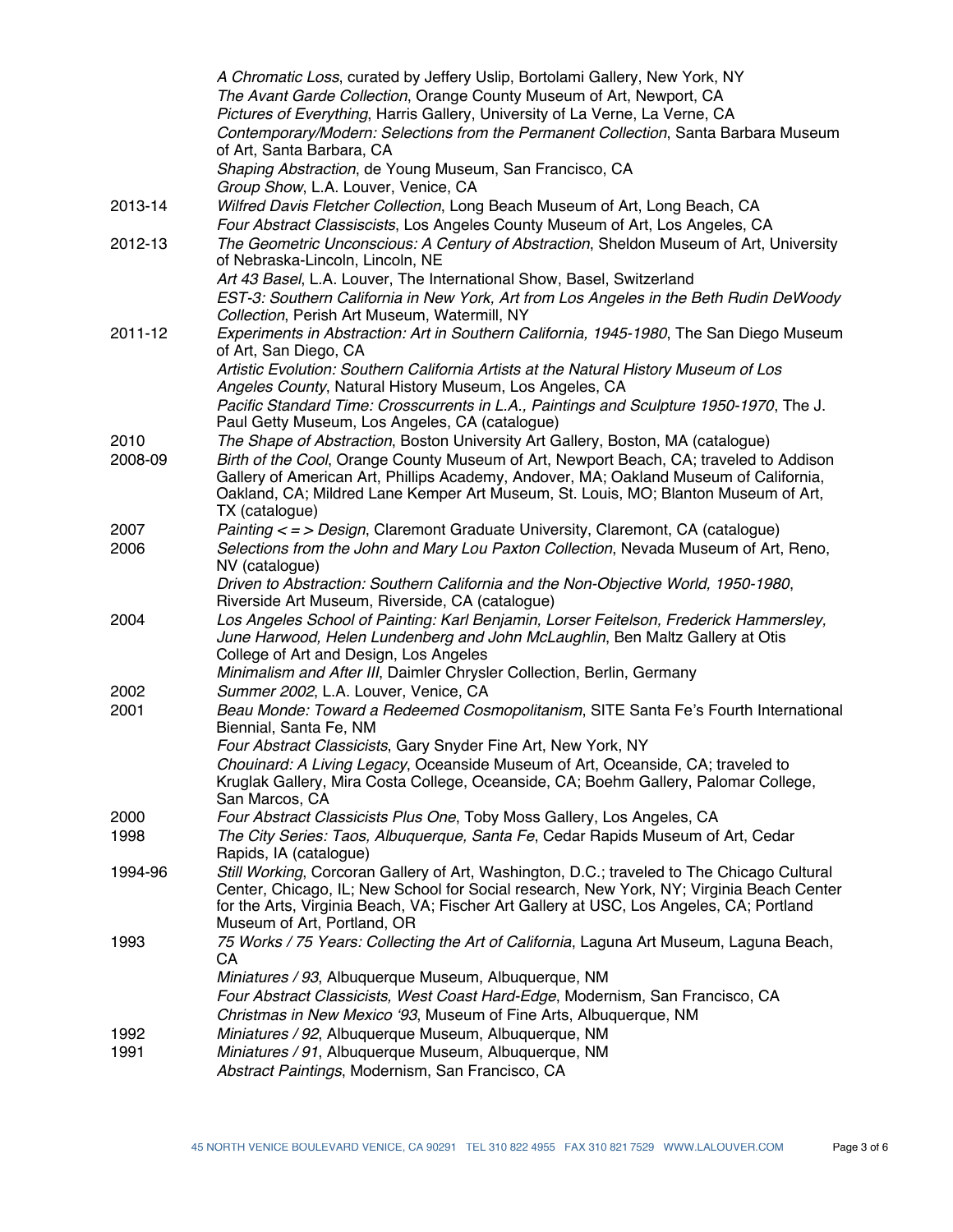|         | Peter Shire, Frederick Hammersley, Dorothy Gillespie, Anncha Briggs Fine Arts, Little<br>Rock, AR                                                                                                                                                                                                                                               |
|---------|-------------------------------------------------------------------------------------------------------------------------------------------------------------------------------------------------------------------------------------------------------------------------------------------------------------------------------------------------|
| 1990-92 | Turning the Tide: Early Los Angeles Modernists 1920-1956, Laguna Art Museum, Laguna<br>Beach, CA; traveled to Oakland Museum of California, Oakland, CA; Marion Koogler<br>McNay Institute, San Antonio, TX; Nora Eccles Harrison Art Museum, Utah State<br>University, Logan, UT; Santa Barbara Museum of Art, Santa Barbara, CA; Palm Springs |
|         | Desert Museum, Palm Springs, CA                                                                                                                                                                                                                                                                                                                 |
| 1989-90 | Black and White Works by Important Contemporary Artists, Caroline Lee, Taos, NM<br>The Alcove Show: Frederick Hammersley, Tom Joyce, Jim Magee, Ramona Sakiestewa<br>and Paul Sarkisian, Museum of Fine Arts, Santa Fe, NM (catalogue)                                                                                                          |
|         | 1989 Roswell Invitational Exhibition, Roswell Museum and Art Center, Roswell, NM<br>(catalogue)                                                                                                                                                                                                                                                 |
| 1987    | Statements 87, New Mexico State Fair, Albuquerque, NM                                                                                                                                                                                                                                                                                           |
|         | Recent Paintings: Calvert Coggeshall & Frederick Hammersley, Artists Space Gallery, New<br>York, NY (catalogue)                                                                                                                                                                                                                                 |
| 1986    | Four Abstract Classicists, R.C. Erpf Gallery, New York, NY                                                                                                                                                                                                                                                                                      |
| 1985    | Potential Acquisitions, Museum of New Mexico, Santa Fe, NM                                                                                                                                                                                                                                                                                      |
|         | Color Forms, Gallery at the Plaza, Security National Bank, Los Angeles, CA (catalogue)                                                                                                                                                                                                                                                          |
| 1983-84 | Noir & Blanc & Rouge, Hoshour Gallery, Albuquerque, NM                                                                                                                                                                                                                                                                                          |
| 1982    | Four Abstract Classicists, Toby Moss Gallery, Los Angeles, CA                                                                                                                                                                                                                                                                                   |
|         | Abstraction in Los Angeles 1950-1980: Selections from the Murray and Ruth Gribin<br>Collection, University of California, Irvine, Irvine, CA                                                                                                                                                                                                    |
| 1980    | Here and Now: 35 Artists in New Mexico, Albuquerque Museum, Albuquerque, NM                                                                                                                                                                                                                                                                     |
|         | Form is the Shape of Content, Downtown Center for the Arts, Albuquerque, NM<br>(catalogue)                                                                                                                                                                                                                                                      |
| 1979-80 | The First Western States Biennial Exhibition, Denver Art Museum, Denver, CO; traveled to                                                                                                                                                                                                                                                        |
|         | National Collection of Fine Arts, Washington, D.C.; San Francisco Museum of Art, San<br>Francisco, CA; University of Hawaii, Honolulu, HI; Seattle Art Museum, Seattle, WA;<br>Center for Visual Arts Gallery, Normal, IL; Newport Harbor Art Museum, Newport Beach,<br>CA; Santa Fe Festival of the Arts, Santa Fe, NM (catalogue)             |
|         | 1979 Fall Invitational, Roswell Museum & Art Center, Roswell, NM (catalogue)                                                                                                                                                                                                                                                                    |
| 1977    | 35th Biennial, Corcoran Gallery of Art, Washington, D.C. (catalogue)                                                                                                                                                                                                                                                                            |
|         | Private Images: Photographs by Painters, Los Angeles County Museum of Art, Los<br>Angeles, CA                                                                                                                                                                                                                                                   |
|         | California: 5 Footnotes to Modern Art History, Los Angeles County Museum of Art, Los<br>Angeles, CA                                                                                                                                                                                                                                             |
| 1974    | Geometric Abstraction, University of Nebraska, Lincoln, NE                                                                                                                                                                                                                                                                                      |
| 1970-72 | The Drawing Society National Exhibitions, American Federation of Arts, New York, NY                                                                                                                                                                                                                                                             |
| 1969-70 | Computer Drawings, Institute of Contemporary Art, London, UK; traveled to Simon Fraser<br>University, Vancouver, British Columbia, Canada                                                                                                                                                                                                       |
|         | Computer Drawings, University of Illinois, Champaign, IL                                                                                                                                                                                                                                                                                        |
| 1965-66 | Art Across America, Mead Corporation, Dayton, OH; traveled to Contemporary Arts<br>Museum, Houston, TX (catalogue)                                                                                                                                                                                                                              |
|         | The Responsive Eye, Museum of Modern Art, New York, NY                                                                                                                                                                                                                                                                                          |
| 1964    | California Hard-Edge, Balboa Pavilion, Balboa, CA (catalogue)                                                                                                                                                                                                                                                                                   |
| 1962    | Fifty California Artists, Whitney Museum of American Art, New York, NY<br>Geometric Abstractions in America, Whitney Museum of American Art, New York, NY                                                                                                                                                                                       |
| 1961    | 26th Annual Midyear Show, The Butler Institute of American Art, Youngstown, OH                                                                                                                                                                                                                                                                  |
| 1960-61 | American Purist Art, American Federation of Arts, New York; traveled to North Carolina                                                                                                                                                                                                                                                          |
| 1959-60 | Museum of Art, Raleigh, NC; Columbus Gallery of Art, Columbus, OH<br>Four Abstract Classicists, San Francisco Museum of Modern Art, San Francisco, CA;<br>traveled to Los Angeles County Museum of Art, Los Angeles, CA; Institute of<br>Contemporary Art, London, UK; Queens University, Belfast, Ireland (catalogue)                          |
|         |                                                                                                                                                                                                                                                                                                                                                 |

## **Selected Talks and Lectures**

2004 "A Dialogue" with Arden Reed, SITE Santa Fe, Santa Fe, NM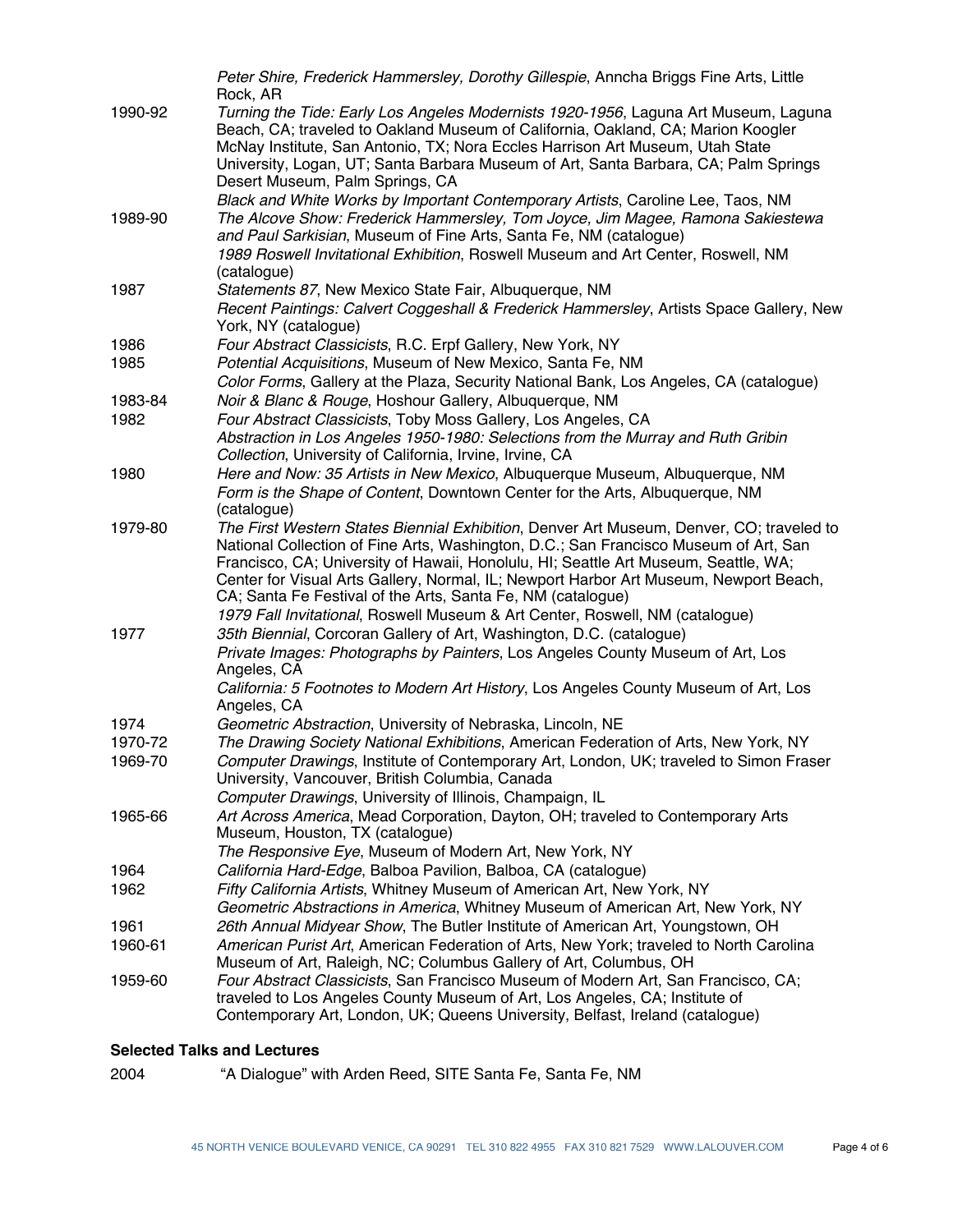"Modern Art in Los Angeles: The Late Forties", conversation with Walter Hopps, Henry Hopkins, James Byrnes, and Frederick Hammersley, The Getty Research Institute, Los Angeles, CA 2003

#### **Grants and Awards**

| 2005        | Governor's Award for Excellence in the Arts, Santa Fe, NM   |
|-------------|-------------------------------------------------------------|
| 1991        | Guest Artist, Tamarind Institute, Albuquerque, NM           |
| 1988        | Guest Artist, Tamarind Institute, Albuquerque, NM           |
| 1977        | Butler Institute of American Art, Youngstown, OH (purchase) |
| 1975        | National Endowment for the Arts Grant in Painting           |
| 1973        | National Endowment for the Arts Grant in Painting           |
|             | Guest Artist, Tamarind Institute, Albuquerque, NM           |
|             | John Simon Guggenheim Fellowship in Painting                |
| 1966        | All City Art Annual, Los Angeles, CA (purchase)             |
| 1965        | Los Angeles Printmaking Society, Los Angeles, CA (purchase) |
| 1964        | All City Art Annual, Los Angeles, CA (purchase)             |
| 1963        | 1st Purchase, Newport Harbor Art Museum, Newport Beach, CA  |
| 1961        | Butler Institute of American Art, Youngstown, OH (purchase) |
| - - - - - - | $\mathcal{L}$                                               |

1960 1st Purchase, City of Claremont, CA

#### **Teaching**

| 1968-71 | University of New Mexico, Albuquerque, NM |
|---------|-------------------------------------------|
| 1964-68 | Chouinard Art School, Los Angeles, CA     |
| 1956-61 | Pasadena Art Museum, Pasadena, CA         |
| 1953-62 | Pomona College, Claremont, CA             |
| 1948-51 | Jepson Art School, Los Angeles, CA        |

#### **Collections**

Academy Art Museum, Easton, MD Achenbach Foundation for Graphic Arts, San Francisco, CA Albright-Knox Art Gallery, Buffalo, NY Albuquerque Museum, Albuquerque, NM American Friends of the Victoria and Albert Museum, Greenwich, CT Archives of American Art, Smithsonian Institution, Washington, DC Baltimore Museum of Art, Baltimore, MD Boise Art Museum, Boise, ID Butler Institute of American Art, Youngstown, OH Centre national d'art at de culture Georges Pompidou, Paris Corcoran Gallery of Art, Washington, D.C. Crocker Art Museum, Sacramento, CA Daimler Art Collection, Stuttgart, Germany Denver Art Museum, Denver, CO Des Moines Art Center, Des Moines, IA Faulconer Gallery, Grinnell College, Grinnell, IA Getty Research Institute, Los Angeles, CA Grunwald Center for the Graphic Arts, Hammer Museum, Los Angeles, CA High Museum of Art, Atlanta, GA Huntington Library, Art Collection, and Botanical Gardens, San Marino, CA Julie Collins Smith Museum of Fine Art, Auburn University, Auburn, AL Laguna Art Museum, Laguna Beach, CA Los Angeles County Museum of Art, Los Angeles, CA McNay Art Museum, San Antonio, TX Menil Collection, Houston, TX Menil Drawing Institute, Houston, TX